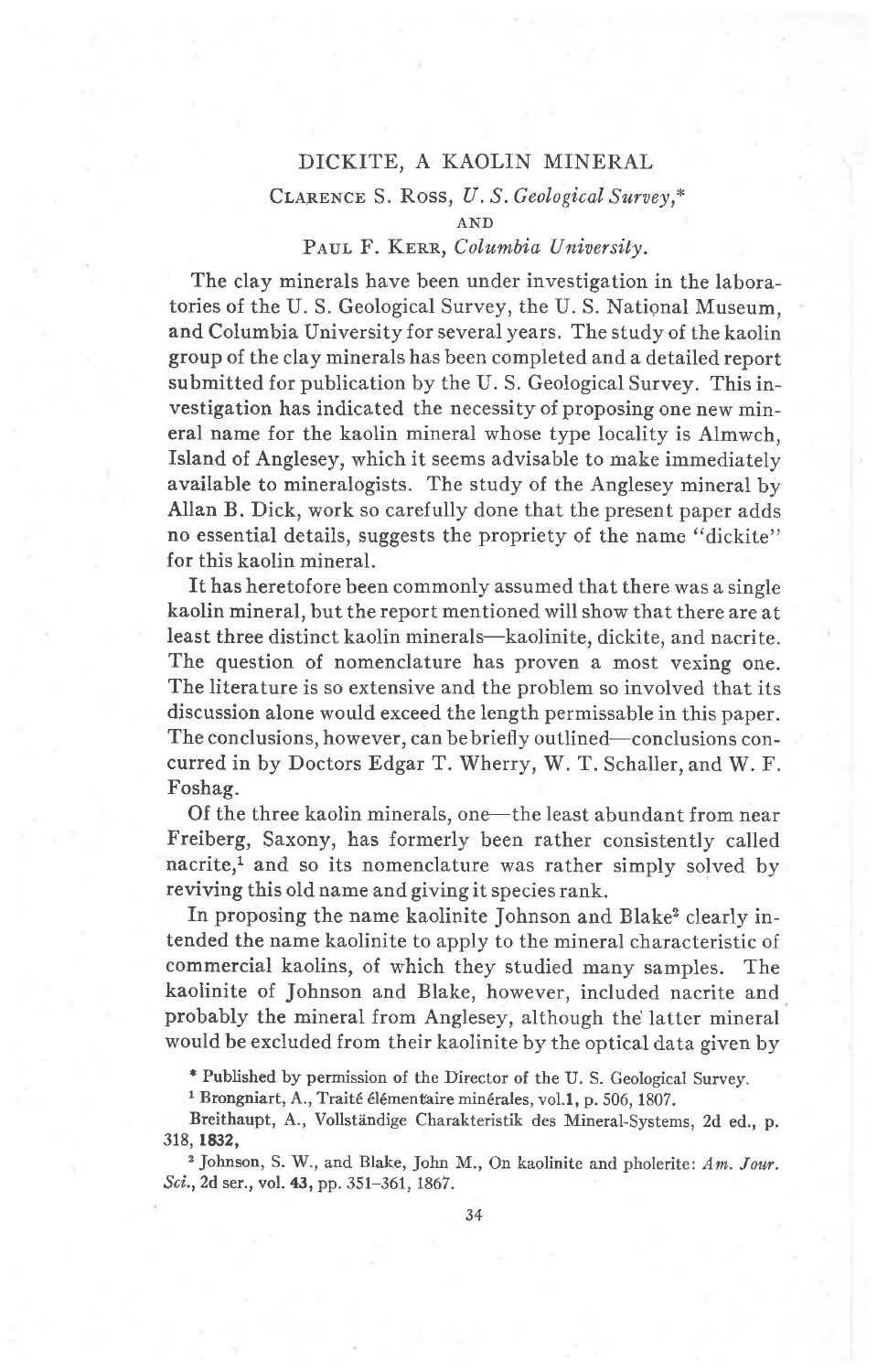## JOURNAL MINERALOGICAL SOCIETY OF AMERICA 35

them. The Anglesey mineral, (dickite), which is also well known from Red Mountain, near Ouray, Colorado, seems always to have been included under kaolinite by subsequent writers. It exhibits the most perfect crystals of any known clay mineral and has been fully characterized by previous investigators.<sup>3</sup>

The assumption of a single kaolin mineral, and the existence of good optical data for only the Anglesey mineral has led many mineralogists to accept these data as correct for kaolinite. If the name kaolinite be applied to the Anglesey mineral—here called dickite—the optical properties widely assigned to kaolinite would be retained, but this would mean that kaolinite rarely if every occurred in kaolin and most of the references in the literature would be in error. On the other hand if the name kaolinite be retained for the dominant mineral of kaolin, the references for kaolinite will still apply for the most part but the optical properties will have to be revised. The name kaolinite has become so widely used and so firmly fixed in the literature that it seems imperative to retain it for the kaolin mineral that characterizes nearly all kaolin deposits. It then becomes necessary to give a new name to the Anglesey mineral.

The properties of dickite are shown in the following table which also gives the corresponding properties for the other two kaolin minerals-kaolinite and nacrite.

It will be seen from Table I that dickite can readily be distinguished from kaolinite by optical means where crystals are available. The acute bisectrix of kaolinite is nearly perpendicular to the perfect basal cleavage, while that of dickite is perpendicular to the edge of the crystal plates when they lie on the b faces. The optical character of kaolinite is  $(+)$ , that of dickite  $(-)$ . The dispersion of kaolinite is  $\rho < v$  and that of dickite  $\rho > v$ . The angle of  $\phi$ extinction of kaolinite is small, usually difficult to determine, while that of dickite is  $15^{\circ}$  to  $20^{\circ}$ . There is a marked difference in the angle of extinction for blue and red in dickite while kaolinite and nacrite do not show this property.

Nacrite resembles dickite more closely than kaolinite, and except in very good crystals the two may be hard to distinguish by optical means.

<sup>3</sup> Dick, Allan B., On kaolinite: *Mineralog. Mag.*, vol. 8, pp. 15-27, 1888. Also, Supplementary note on the mineral kaolinite: *Mineralog. Mag.*, vol. 15, pp. 124-127, 1908.

Miers, H. A., Mineralog. Mag., vo1.8, p. 25, 1888; vol. 9, p. 4, 1890.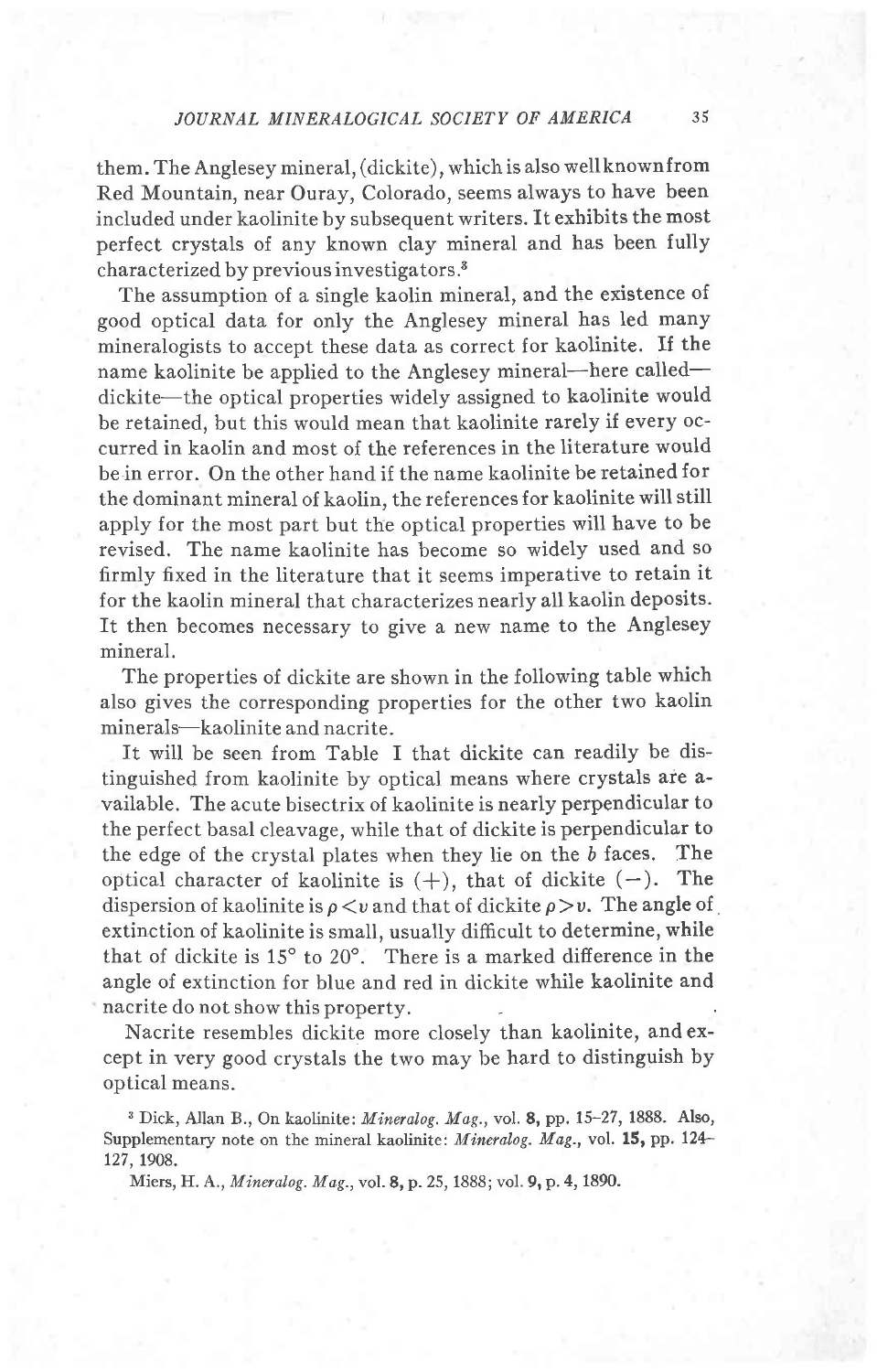# COMPARISON OF THE PROFERTIES OF THE KAOLIN MINERALS (Similarities)

|                                      | Nacrite                                                                | Dickite                                                 | Kaolinite                                               |
|--------------------------------------|------------------------------------------------------------------------|---------------------------------------------------------|---------------------------------------------------------|
| Chemical composition                 | 2H <sub>2</sub> O + Al <sub>2</sub> O <sub>3</sub> + 2SiO <sub>2</sub> | $2H_2O \cdot Al_2O_3 \cdot 2SiO_2$                      | $2H_2O \cdot Al_2O_3 \cdot 2 \pm 5iO_2$                 |
| Crystal system                       | Monoclinic                                                             | Monoclinic                                              | Monoclinic                                              |
| Orientation of the axial<br>plane, A | $\mathrm{A}\bot(010)$ , nearly $\parallel(100)$                        | $A \perp (010)$ , nearly $  (100)$                      | A 1 (010), nearly   (100)                               |
| Indices of refraction                | $\gamma = 1.563$<br>$\beta = 1.562$<br>$\alpha = 1.557$                | $\alpha = 1.560$<br>$\gamma = 1.566$<br>$\beta = 1.562$ | $\gamma = 1.566$<br>$\beta = 1.565$<br>$\alpha = 1.561$ |
|                                      | Nacrite                                                                | Dickite<br>(Dissimilarities)                            | Kaolinite                                               |
| General appearance                   | Pearly luster, fairly transparent<br>Trilled tabular crystals          | Transparent, tabular crystals                           | Crystals elongated parallel<br>Translucent to opaque    |
|                                      | Wedge-shaped cleavage plates.                                          |                                                         | Vermicular habit.<br>$c$ axis                           |

# THE AMERICAN MINERALOGIST

ľ

 $\mathfrak{c}_0$ 

 $36$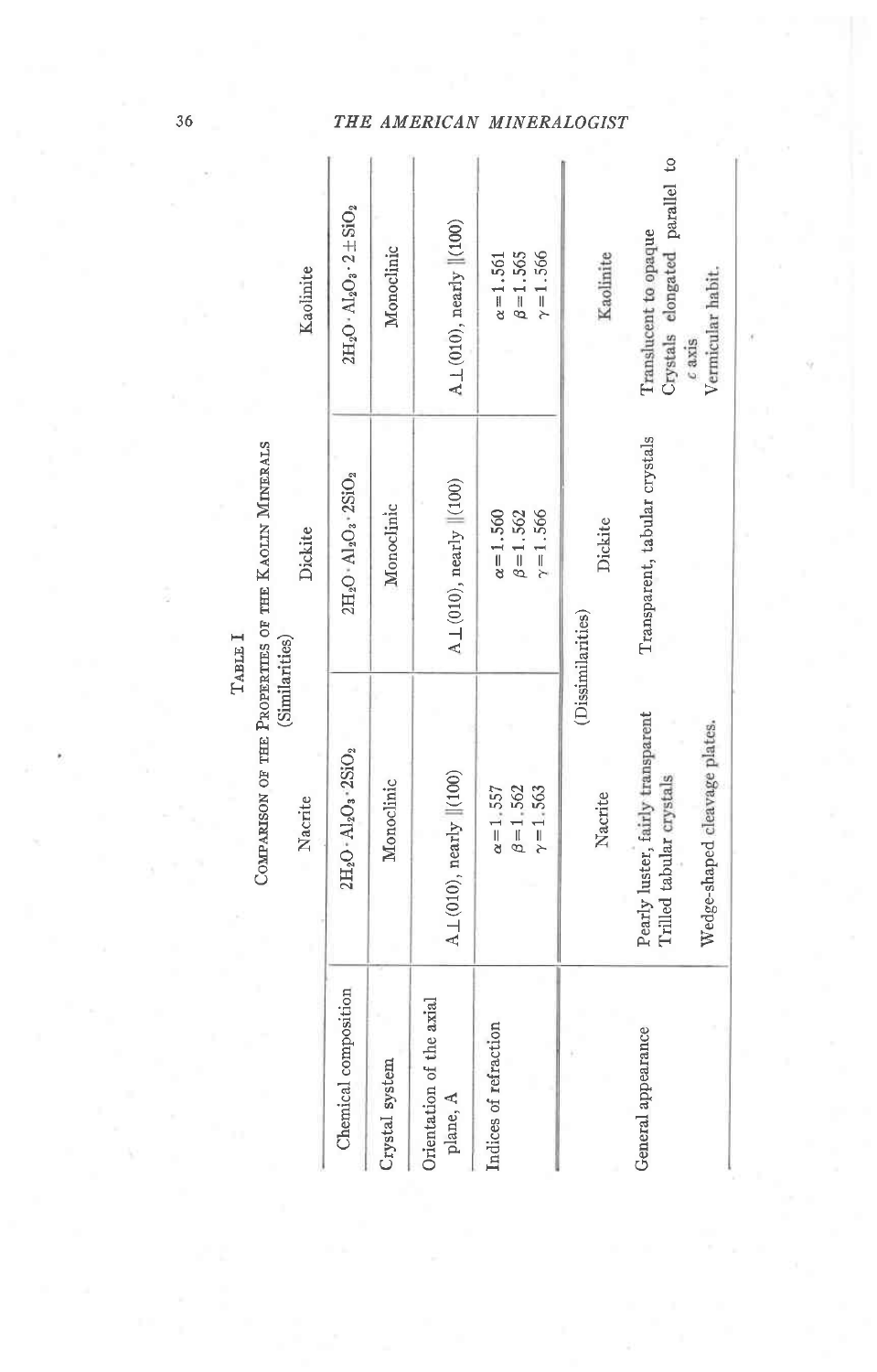|                                               | Nacrite                                                                                                                                | Dickite<br>TABLE I (Continued).                                                | Kaolinite                                                                           |
|-----------------------------------------------|----------------------------------------------------------------------------------------------------------------------------------------|--------------------------------------------------------------------------------|-------------------------------------------------------------------------------------|
| Orientation of bisectrices                    | $\textsc{B}\mathbf{x}_{\mathtt{a}}\!=\!\mathbf{X}\!\bigwedge\!\text{base normal}=10^{\circ}\text{--}12^{\circ}$<br>$Bx_0 = Z = b$ axis | $Bx_0 = X/\text{base normal} = 15^{\circ} - 20^{\circ}$<br>$Bx_a = Z = b$ axis | $Bx_a = X/\text{base normal} = 1^\circ - 3\frac{1}{2}^\circ$<br>$Bx_0 = Z = b$ axis |
| Dispersion                                    | $\rho > \nu$ rarely $\rho < \nu$                                                                                                       | $\mathbf{p} < \mathbf{p}$                                                      | $\rho > \nu$                                                                        |
| Optical character                             | $(-)$ rarely $(+)$                                                                                                                     | $\widehat{t}$                                                                  | J                                                                                   |
| Angle of extinction on (010)<br>against base  | $1^{\circ}-3^{\circ}_{2}$                                                                                                              | $15^{\circ} - 20^{\circ}$                                                      | $10^{\circ} - 12^{\circ}$                                                           |
| Angle of extinction for red<br>and blue light | Not different                                                                                                                          | Red 3° greater than blue                                                       | Not different                                                                       |
| X-ray diffraction pattern                     |                                                                                                                                        | Distinct for each species                                                      |                                                                                     |
| Dehydration curve                             |                                                                                                                                        |                                                                                |                                                                                     |
| Staining with dyes                            | Not readily stained by dyes<br>Not pleochroic                                                                                          | Not strongly stained by dyes<br>Not pleochroic                                 | Adsorbs dyes very strongly, be-<br>coming pleochroic                                |
|                                               |                                                                                                                                        |                                                                                |                                                                                     |

# JOURNAL MINERALOGICAL SOCIETY OF AMERICA

 $37$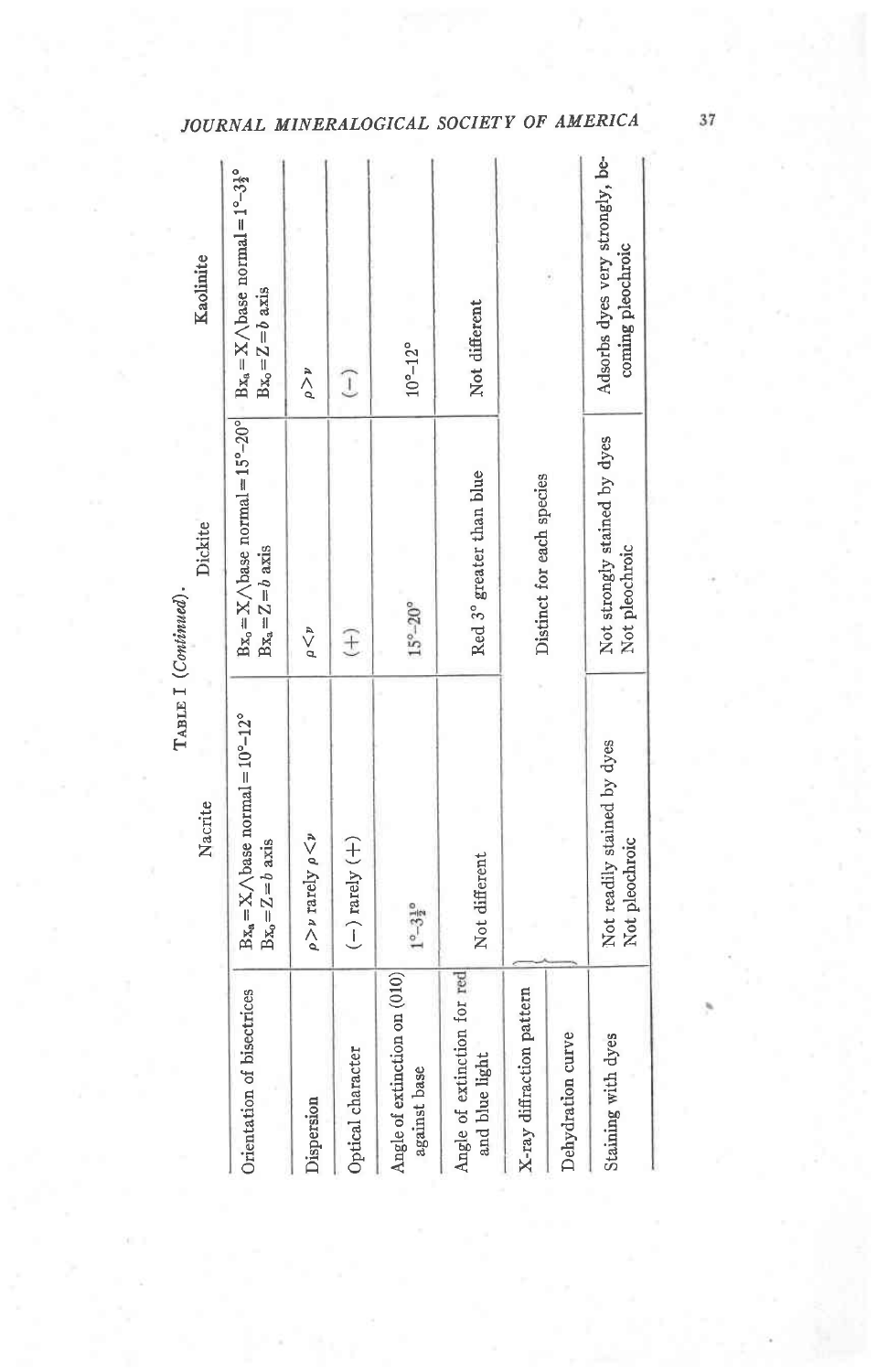| Nacrite*         |                                           |                         | Dickite*         |                                        |                         | Kaolinite*       |                                        |                         |
|------------------|-------------------------------------------|-------------------------|------------------|----------------------------------------|-------------------------|------------------|----------------------------------------|-------------------------|
| Arc<br>in<br>mm. | Spacing<br>in Å.U.<br>$\times 10^{-8}$ cm | Est.<br>Int.            | Arc<br>in<br>mm. | Spacing<br>in A.U.<br>$\times 10^{-8}$ | Est.<br>Int.            | Arc<br>in<br>mm. | Spacing<br>in Å.U.<br>$\times 10^{-8}$ | Est.<br>Int.            |
| 18.3             | 4.471                                     | 8                       | 18.3             | 4.471                                  | 8                       | 18.3             | 4.464                                  | 10                      |
| 19.5             | 4.201                                     | 5                       | 19.5             | 4.201                                  | 5                       | 19.5             | 4.194                                  | $10\,$                  |
| 22.6             | 3.621                                     | 9                       | 21.3             | 3.846                                  | 5                       | 21.1             | 3.874                                  | 5                       |
| 24.25            | 3.371                                     | $\overline{4}$          | 22.55            | 3.631                                  | 9                       | 22.6             | 3.614                                  | 6                       |
| 26.4             | 3.101                                     | $\overline{3}$          | 23.5             | 3.491                                  | $\overline{2}$          | 23.9             | 3.424                                  | 5                       |
| 32.2             | 2.541                                     | 5                       | 24.6             | 3.336                                  | .5                      | 25.8             | 3.069                                  | $\overline{2}$          |
| 33.8             | 2.425                                     | 10                      | 25.9             | 3.161                                  | .5                      | 29.3             | 2.789                                  | $\mathbf{1}$            |
| 35.1             | 2.335                                     | $\overline{4}$          | 27.5             | 2.981                                  | $\overline{2}$          | 32.6             | 2.512                                  | 9                       |
| 39.1             | 2.095                                     | $\overline{4}$          | 28.8             | 2.741                                  | $\overline{2}$          | 34.8             | 2.344                                  | 10                      |
| 41.4             | 1.980                                     | 5                       | 31.6             | 2.591                                  | $\overline{5}$          | 35.6             | 2.305                                  | $\overline{4}$          |
| 42.7             | 1.920                                     | 5                       | 32.4             | 2.526                                  | 8                       | 37.2             | 2.205                                  | $\mathbf{1}$            |
| 45.1             | 1.820                                     | $\overline{c}$          | 34.0             | 2.408                                  | $\mathbf{1}$            | 41.0             | 2.005                                  | $\overline{4}$          |
| 49.3             | 1.671                                     | 5                       | 35.0             | 2.346                                  | 10                      | 44.3             | 1.860                                  | $\mathbf{1}$            |
| 55.5             | 1.480                                     | 9                       | 36.9             | 2.225                                  | $\overline{\mathbf{c}}$ | 49.4             | 1.666                                  | 6                       |
| 56.6             | 1.450                                     | $\overline{\mathbf{3}}$ | 41.2             | 1.995                                  | 8                       | 50.6             | 1.621                                  | $\overline{c}$          |
| 60.0             | 1.368                                     | $\overline{4}$          | 42.9             | 1.910                                  | $\mathbf{1}$            | 53.1             | 1.549                                  | $\overline{c}$          |
| 62.5             | 1.318                                     | $\mathbf{1}$            | 43.9             | 1.870                                  | $\overline{\mathbf{c}}$ | 55.3             | 1.487                                  | 6                       |
| 65.4             | 1.273                                     | 4                       | 45.6             | 1.800                                  | $\mathbf{1}$            | 56.6             | 1.455                                  | $\overline{\mathbf{c}}$ |
| 67.2             | 1.230                                     | $\overline{c}$          | 49.7             | 1.659                                  | 9                       | 59.4             | 1.382                                  | $\mathbf{1}$            |
| 68.5             | 1.209                                     | 5                       | 52.7             | 1.564                                  | 5                       | 61.6             | 1.347                                  | 5                       |
| 70.1             | 1.179                                     | $\mathbf{1}$            | 55.2             | 1.494                                  | 8                       | 63.4             | 1.303                                  | $\overline{a}$          |
| 72.9             | 1.134                                     | .25                     | 56.2             | 1.469                                  | $\overline{2}$          | 64.4             | 1.283                                  | $\overline{3}$          |
| 75.8             | 1.094                                     | .25                     | 57.4             | 1.434                                  | $\cdot$ 5               | 66.9             | 1.233                                  | $\overline{4}$          |
| 76.8             | 1.079                                     | .25                     | 58.6             | 1.409                                  | 1                       | 68.8             | 1.203                                  | .5                      |
| 80.8             | 1.028                                     | .5                      | 59.7             | 1.383                                  | $\mathbf{1}$            | 71.3             | 1.164                                  | .25                     |
| 87.0             | .959                                      | .5                      | 62.4             | 1.323                                  | 8 <sup>1</sup>          | 74.5             | 1.114                                  | .25                     |
| 91.9             | .910                                      | .25                     | 63.9             | 1.293                                  | 3                       | 76.5             | 1.084                                  | .25                     |
| 98.1             | .854                                      | .25                     | 65.7             | 1.258                                  | $\overline{4}$          | 79.8             | 1.041                                  | .25                     |
| 101.2            | .833                                      | .25                     | 66.9             | 1.236                                  | $\overline{\mathbf{4}}$ | 82.1             | 1.013                                  | .25                     |
| 106.0            | .798                                      | .25                     | 69.4             | 1.190                                  | 3                       | 87.9             | .951                                   | .5                      |
| 115.7            | .737                                      | .25                     | 71.6             | 1.159                                  | .5                      | 94.3             | .889                                   | .5                      |
| 121.0            | .707                                      | .25                     | 75.0             | 1.109                                  | $\overline{2}$          | 98.0             | .858                                   | .25                     |
|                  |                                           |                         | 77.1             | 1.077                                  | $\mathbf{1}$            | 100.7            | .838                                   | .25                     |
|                  |                                           |                         | 80.3             | 1.032                                  | $\overline{c}$          | 106.1            | .797                                   | .25                     |
|                  |                                           |                         | 83.9             | .995                                   | $\mathbf 1$             |                  |                                        |                         |
|                  |                                           |                         | 87.0             | .960                                   | $\mathbf{1}$            |                  |                                        |                         |
|                  |                                           |                         | 89.8             | .930                                   | $\mathbf{1}$            |                  |                                        |                         |
|                  |                                           |                         | 94.4             | .879                                   | $\overline{2}$          |                  |                                        |                         |
|                  |                                           |                         | 97.6             | .859                                   | .25                     |                  |                                        |                         |
|                  |                                           |                         | 99.9             | .842                                   | .25                     |                  |                                        |                         |
|                  |                                           |                         | 102.5            | .820                                   | $\overline{.5}$         |                  |                                        |                         |
|                  |                                           |                         | 110.6            | .765                                   | .25                     |                  |                                        |                         |
|                  |                                           |                         | 115.6            | .735                                   | .25                     |                  |                                        |                         |

## $\rm TABLE\ II$ TABLE OF INTERPLANAR SPACING IN ÅNGSTROM UNITS FOR NACRITE, DICKITE, AND KAOLINITE

\* Corrected against sodium chloride  $(100) = 2.814$  Å.U. (measurements in millimeters are given as read on film. Å.U. measurements include a small correction based on sodium chloride).